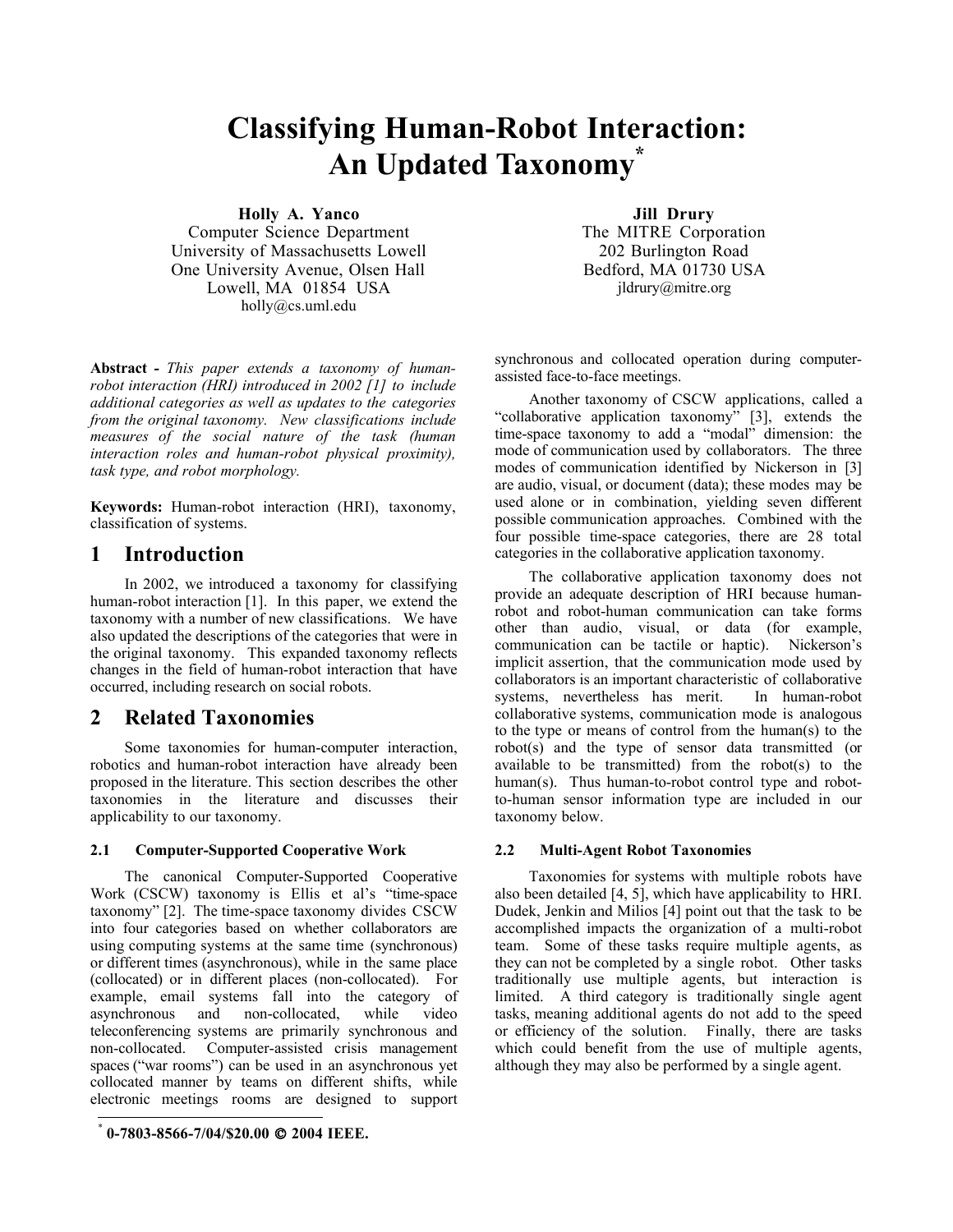Balch [5] specifies a taxonomy for the "task and reward" of a multi-robot group. The task and reward taxonomy is divided into a number of categories: time (how long task is allowed, plus if synchronization is required), criteria for measuring performance (time horizon for optimization), subject of action (robot movement or object movement), resource limits (power, intra-team competition, external competition), group movement, and platform capabilities (task can be performed by a single agent, requires multiple agents, requires dispersed agents, can observe all relevant features of the world, only can get partial information, and requires communication).

Dudek, Jenkin, and Milios also use several dimensions for classifying multi-robot systems: communication range, communication topology, group size, communication bandwidth, group reconfigurability, processing ability of each group member, and group composition. This taxonomy differs from Balch by removing the task requirements explicitly from the discussion. Instead, the focus is on the composition, abilities and interactions of the group.

# 3 Taxonomy Categories

This section describes the categories in our HRI taxonomy and the classification values in each category.

## 3.1 Task Type

When discussing human-robot interaction, the task to be accomplished sets the tone for the system's design and use, so the task must be identified as part of the system's classification. The task should be specified at a high level. For example, the TASK classification could be *urban search and rescue*, *walking aid for the blind*, *toy*, or *delivery robot*. Task type also allows the robot's environment to be implicitly represented.

## 3.2 Task Criticality

Task criticality measures the importance of getting the task done correctly in terms of its negative effects should problems occur. Criticality is a highly subjective measure. To counteract this problem, we define a critical task to be one where a failure affects the life of a human. For example, the failure of a robotic wheelchair to recognize a down staircase could severely injure or kill its user. The failure of a Furby to act properly threatens no one. A hospital delivery robot does have some criticality in its task, since failure to bring a critical sample to the lab in time could be harmful. However, food delivery is a much less critical task, since a late delivery is unlikely to harm a person seriously.

Due to its subjective nature, CRITICALITY is broken into three categories: *high*, *medium* and *low*. Urban search and rescue has CRITICALITY=*high*; it is dangerous for its user to be near the disaster situation and it is important to find survivors quickly without damaging the building or hurting a trapped person. Robot soccer has CRITICALITY=*low*; if a robot team

fails while playing another robot team, it will simply lose the game. The hospital delivery robot is an example of CRITICALITY=*medium*.

## 3.3 Robot Morphology

Robots can take many physical forms. We include morphology in our taxonomy because people react to robots differently based upon their appearance; "the form and structure of a robot is important because it helps establish social expectations" [6].

ROBOT-MORPHOLOGY is given three values: *anthropomorphic* (having a human-like appearance), *zoomorphic* (having an animal-like appearance), and *functional* (having an appearance that is neither humanlike nor animal-like, but is related to the robot's function). This division follows the morphology suggested by Fong et al [6], except that we are collapsing their category of "caricatured" (robots having simplified or stereo-typical representations) into anthropomorphic or zoomorphic, depending upon whether the caricature most closely resembles a person or an animal.

## 3.4 Ratio of People to Robots

The ratio of people to robots directly affects the human-robot interaction in a system. This taxonomy classification does not measure the interaction between the operators and the robots, simply the numbers of each. The value of HUMAN-ROBOT-RATIO is denoted as a non-reduced fraction, with number of humans over the number of robots. If the number of operators or the number of robots is variable within the system, a range may be specified in either the numerator or denominator of the ratio.

## 3.5 Composition of Robot Teams

Our taxonomy contains a classification for denoting whether robot teams contain different types of robots or the same type of robot, if there is more than one robot in use. Homogeneous teams will lend themselves to a single interface more naturally (although it may need to be repeated for each robot). To present the information from heterogeneous teams, it is likely to be more difficult to present the sensor information from different types of robots in a coherent fashion that supports decision making for each individual robot. ROBOT-TEAM-COMPOSITION can have the values *homogeneous* or *heterogeneous*. Heterogeneous may be further specified with a list containing the types of robots in the team and the number of each type of robot used in the team.

## 3.6 Level of Shared Interaction Among Teams

While the ratio of humans to robots is a distinguishing characteristic of a human-robot system, the ratio alone does not provide complete insight regarding the approach to controlling robots. The question needs to be asked: if there are multiple human controllers, are these humans agreeing on commands prior to providing the robot(s) direction, or are they independently issuing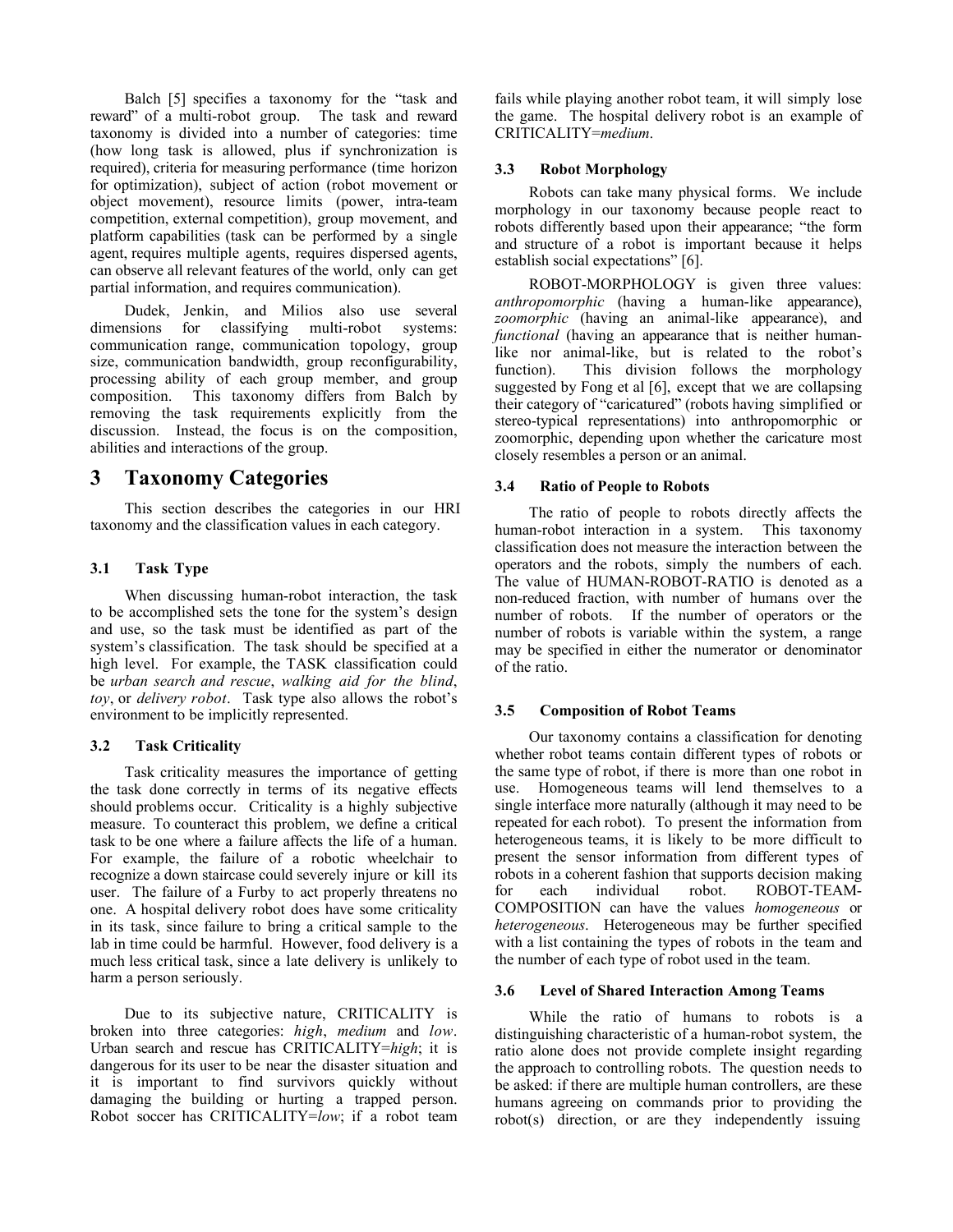

Figure 1. The possible combinations of single or multiple humans and robots, acting as individuals or in teams.

commands that robot(s) need to prioritize and/or deconflict? Also, if there are multiple robots, are they each receiving and acting on commands independently, or are all robots receiving all commands and coordinating among themselves to determine which robot(s) should respond to which commands?

In each case in Figures  $1A - 1H$ , a human is depicted by a circle labeled with an "H," whereas a robot is illustrated by a circle containing an "R." Doubleheaded arrows indicate command flows between the humans and robots. In the most simple case, Figure 1A shows one human giving commands to one robot, which sends sensor information back to the human. An example of this case is one person directing a bomb-disposal robot. In this case, and all others discussed below, the humans need a sufficient level of human-robot HRI awareness to understand the locations, identities, activities, and surroundings of the robots they are directing. (Note that the concept of HRI awareness is defined more fully in [7].) Similarly, the robots need robot-human HRI awareness so they have knowledge of the humans' commands needed to direct their activities and any human-delineated constraints that may require command noncompliance or a modified course of action. Also, humans are always helped by a good sense of the state of current operations, which we call humans' overall mission awareness. The humans and/or robots may need other types of HRI awareness depending upon the type of teaming that may apply.

Figures 1B and 1C show one human controlling two robots. (A maximum of two robots and two humans are shown in each figure, but the same concepts hold for "many" as for "two.") In Figure 1B, the human is giving a command to a group of robots that coordinate among themselves to determine which robot(s) should carry out which part $(s)$  of the command. An example of this case is when a person gives a command to a group of robots to find human victims in a partially-destroyed building.

While one robot looks in one room, another robot may begin in another room, with both robots periodically comparing maps and information about victims so they avoid searching the same areas twice. These robots need robot-robot HRI awareness so that they understand enough of what their fellow robots are doing to work together most efficiently. Figure 1C shows one person directing two robots that work independently. This case could occur in the future in emergency services, where one person might want to direct multiple robots to different parts of a hazardous waste spill to obtain as much information about the environment as quickly as possible.

Figures 1D and 1E are the inverse of Figures 1B and 1C: multiple people are controlling one robot. In Figure 1D, the people coordinate among themselves to issue one command to the robot. An example of this situation is when a pilot and a sensor operator coordinate to fly an unmanned aerial vehicle (UAV) to a convenient spot for viewing enemy targets. These people need human-human HRI awareness, so that they understand the locations, identities, and activities of their fellow UAV team members. In Figure 1E, the humans act independently, and send different commands to the same robot. The robot must deconflict and/or prioritize the commands before carrying them out. An example of this type of robot is a waiter robot, who is asked by one person to bring canapés to a table, while another person requests that drinks are brought to another table. The robot must decide which order should be delivered first.

Figures 1F through 1H depict the cases of multiple humans directing multiple robots. Figure 1F illustrates a team of humans directing a team of robots. The humans agree on one command that the robots then coordinate on to decide what robot(s) carry out what part(s) of the command. Such a situation may occur in future UAV operations if a team of people direct a group of UAVs that coordinate so that surveillance can be maintained of the desired area despite dynamically-changing threats that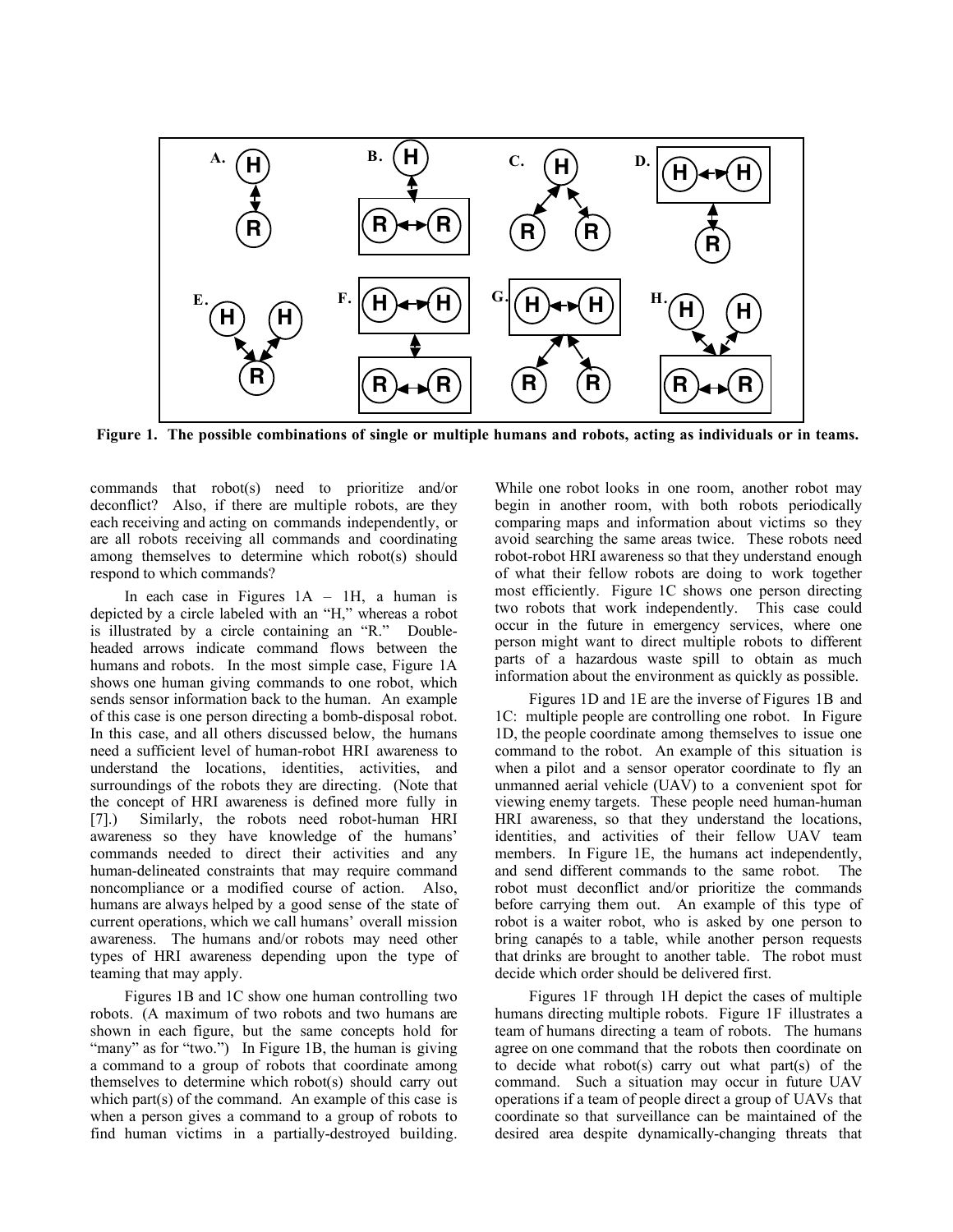necessitate quick rerouting. Both human-human HRI awareness and robot-robot HRI awareness are applicable in this case.

In Figure 1G, a team of humans issues different commands to different individual robots. The humans agree which command should go to which robot, and each robot acts independently to fulfill the command (thus, no coordination is needed among robots). This situation coordination is needed among robots). may occur in the urban search and rescue, if multiple rescuers work together to direct individual robots to each search a different part of the destroyed area. Humanhuman HRI awareness would help the human team in this case.

Finally, Figure 1H shows the case where individuals do not coordinate prior to issuing different commands to a team of robots. The robots deconflict and/or prioritize the different commands as well as divide the commands among themselves prior to carrying them out. A group of industrial robots may fit into this category if they take their orders from multiple, non-coordinating humans. The robots in this case would benefit from robot-robot HRI awareness.

The taxonomy classification for the level of shared interaction among teams is INTERACTION. It can have one of the eight following values: *one human, one robot*; *one human, robot team*; *one human, multiple robots*; *human team, one robot*; *multiple humans, one robot*; *human team, robot team*; *human team, multiple robots*; and *multiple humans, robot team*. We do not include the category of "multiple humans, multiple robots," as we believe that some coordination must happen at either the human or robot end with multiple agents.

#### 3.7 Interaction Roles

Scholtz [8] describes five roles that a human may have when interacting with a robot: *supervisor*, *operator*, *teammate*, *mechanic/programmer*, and *bystander*. One or more of these values would be assigned to the INTERACTION-ROLE classification.

A supervisory role is taken by a human when it needs to monitor the behavior of a robot, but does not need to directly control it. For example, a supervisor of an unmanned vehicle may tell the robot where it should move, then the robot plans and carries out its task.

An operator needs to have more interaction with a robot, stepping in to teleoperate the robot or needing to change the robot's behavior.

A teammate works with a robot to accomplish a task. An example of this would be a manufacturing robot that accomplished part of an assembly while a human worked on another part of the assembly of the item.

A mechanic or programmer needs to physically change the robot's hardware or software.

A bystander does not control a robot but needs to have some understanding of what the robot is doing in order to be in the same space. For example, a person who

walks into a room with a robot vacuum cleaner needs to be able to avoid the robot safely.

#### 3.8 Type of Human-Robot Physical Proximity

Depending upon their tasks and the purpose of the human's interactions with robot(s), robots and people may need to interact at varying interpersonal distances. In the case where humans and robots are collocated, Huttenrauch and Eklundh [9] defined five modes of physical proximity between humans and robots: *avoiding*, *passing*, *following*, *approaching*, and *touching*. We add "*none*" as a possible value for PHYSICAL\_PROXIMITY for the case where the robots and humans are not collocated. These values are ordered from less to more physical interaction. For cases when multiple types of physical interaction are applicable, the value chosen should be the type that involves the most physical proximity (e.g., touching rather than approaching or following).

#### 3.9 Decision Support for Operators

When discussing interface design for human-robot interaction, it is most important to consider the type of information that is provided to operators for decision support. This taxonomy category has four subcategories: available sensor information, sensor information provided, type of sensor fusion, and pre-processing.

The specification of available sensors is a list of sensing types available on the robot platform; the list may also contain the location of the sensors, although this is likely to be too detailed for our requirements. The AVAILABLE-SENSORS list is used as a baseline for understanding the values of PROVIDED-SENSORS, SENSOR-FUSION, and PRE-PROCESSING; we will know what was available to the interface designer when he or she selected the sensor information to be conveyed to the operator for decision making.

The sensor information provided to the operator, PROVIDED-SENSORS, is also a list of sensing types, which is a subset of AVAILABLE-SENSORS. All of the available sensor data may not be required for decision support. For example, a robot may use its sonars to navigate, but only a video image is provided in the interface.

The type of sensor fusion, SENSOR-FUSION, is specified as a list of functions. For example, if sonar and ladar values were used to build a map that was displayed, the sensor fusion list would contain *{{sonar, ladar}* <sup>→</sup> *map}*.

Finally, the amount of pre-processing of sensors for decision support is denoted in the PRE-PROCESSING list. If sonar values were used to create and display a map, the list would include *{sonar*  $\rightarrow$  *map}*. If a video stream is processed prior to display to highlight regions of a particular color, say red, the list would include *{video* → *highlight red regions}*.

Measuring the use of sensor data in the user interface will allow us to determine how the amount of decision support affects the performance of an operator. It should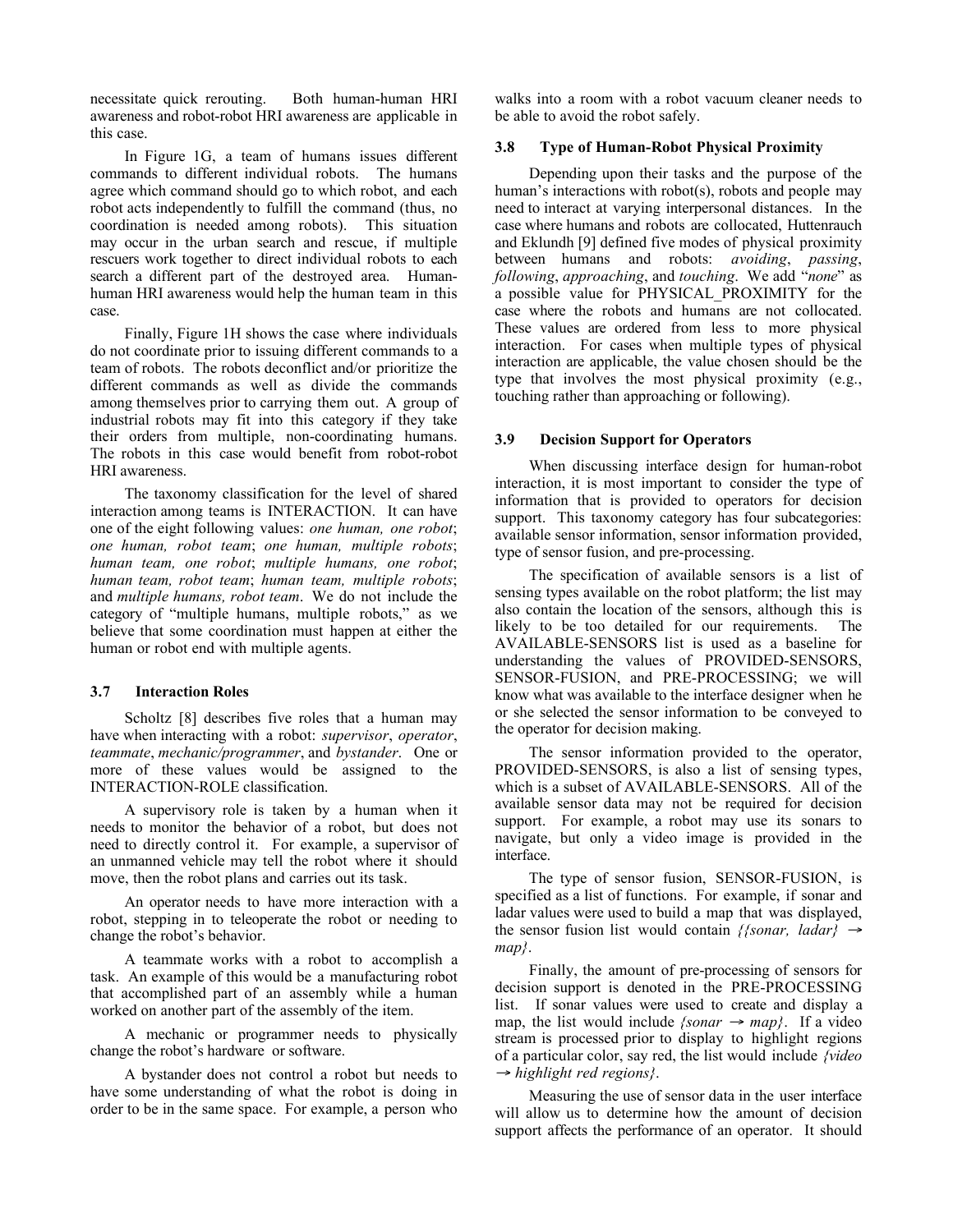be easier to control a robot that provides decision support in the form of a map rather than the raw sensor readings from all of the sonar sensors at each reading, for example.

#### 3.10 Time/space taxonomy

The time-space taxonomy [2] divides human-robot interaction into four categories based on whether the humans and robots are using computing systems at the same time (synchronous) or different times (asynchronous) and while in the same place (collocated) or in different places (non-collocated).

Robots such as the Mars Rover fall into the category of asynchronous and non-collocated because they are largely autonomous and are located remote from their team of human controllers. Rescue robots operate primarily in a synchronous and non-collocated manner as they explore buildings or spaces too dangerous or too small for humans to enter. Robots on the factory floor may occupy the same space (and perhaps perform the same task) as a human worker doing the same task at a later time (for asynchronous, collocated operations). Assistive robots, such as a robotic wheelchair, operate in a synchronous and collocated fashion as they are intended to help a person live better in his or her environment.

The time-space classification is specified in two values: TIME and SPACE. The possible values for TIME are *synchronous* and *asynchronous*. The possible values for SPACE are *collocated* and *non-collocated*.

#### 3.11 Autonomy Level / Amount of Intervention

The amount of intervention required for controlling a robot is part of our taxonomy, because it is one of the defining factors for human-robot interaction. There is a continuum for robot control ranging from teleoperation to full autonomy; the level of human-robot interaction measured by the amount of intervention required varies along this spectrum. Constant interaction is required at the teleoperation level, where a person is remotely controlling a robot. Less interaction is required as the robot has greater autonomy.

Our definition of autonomy is very simple; for a more complete taxonomy of autonomy classes, see Huang, Messina and Albus [10]. Autonomy can also be measured by the amount that a person can neglect a system [11].

In our taxonomy, we measure the autonomy level (AUTONOMY) and amount of intervention required (INTERVENTION). The autonomy level measures the percentage of time that the robot is carrying out its task on its own; the amount of intervention required measures the percentage of time that a human operator must be controlling the robot. These two measures sum to 100%.

Teleoperated robots are fully controlled by a robot operator, usually at a distance. For example, ROBONAUT [12] is a teleoperated robot that has been developed by NASA. The robot can be controlled either from a spacecraft or from the ground; its operator wears gloves to move the hands of the robot and glasses to see

the robot's view of the world. ROBONAUT has AUTONOMY=0% and INTERVENTION=100%.

At the other end of the spectrum are robots with full autonomy. Examples of this type of control can be found in robots that give tours and delivery robots. Polly [13] gave tours of the 7th floor of MIT's Artificial Intelligence Laboratory. Minerva [14] gave tours of the Smithsonian. Other robots, such as Carmel [15] and Dervish [16], could navigate indoor spaces and perform delivery tasks. All of these systems used maps of the environment and could localize themselves on the map. At this end of the continuum, the robots have AUTONOMY near 100% and INTERVENTION near 0%.

In between these two points is a large continuum of robot control, often called shared control. With shared control, the robots are able to do some part of the task and the human operator must do some part of the task. For example, the Wheelesley robotic wheelchair system [17] took over low-level navigation tasks such as path centering and obstacle avoidance in indoor and outdoor environments, while the wheelchair's user was responsible for the high-level directional commands. This wheelchair system would be classified AUTONOMY=75% and INTERVENTION=25%.

Shared control has traditionally operated at a fixed point, where the predefined robot and operator responsibilities remain the same. However, it is easy to imagine situations where it would be desirable to have a system that could move up or down the autonomy continuum. Human operators may wish to override the robot's decisions, or the robot may need to take over additional control during a loss of communications. Research in this area has been called adjustable autonomy, sliding scale autonomy and mixed initiative. For examples of work in this area, see [18], [19], and [20]. Robots that can vary their autonomy levels would have ranges for their AUTONOMY and INTERVENTION values.

# 4 Conclusions

Drawing from the fields of HCI, CSCW, and Robotics, this paper presents an updated taxonomy for human-robot interaction. Using these classifications to define individual HRI systems will allow for the comparison of different HRI approaches in many different categories. The categories and classifications are grounded in real life examples to simplify the classification process.

# 5 Acknowledgements

This work is supported in part by NSF IIS-0308186.

# References

[1] Yanco, H. A. and Drury, J. L. (2002). "A taxonomy for human-robot interaction." In *Proceedings of the AAAI Fall Symposium on Human-Robot Interaction*, AAAI Technical Report FS-02-03, Falmouth, Massachusetts, November 2002, pp. 111-119.